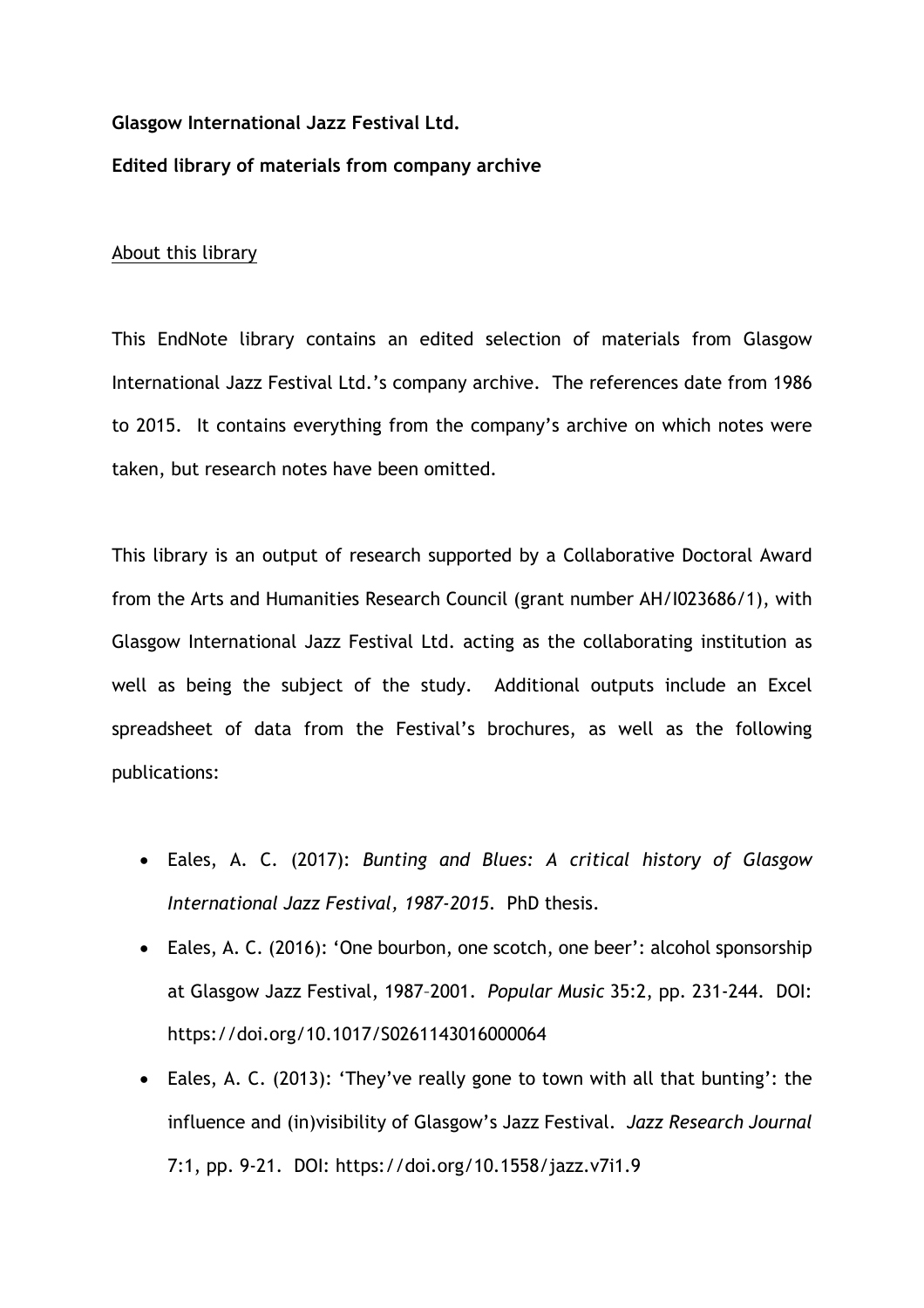## What the library contains

The library contains the following reference types:

- *Artwork.* This includes scans and photographs of all the Festival's brochure covers from 1987 to 2015, along with adverts for the Festival and some photographs.
- *Correspondence.* This includes the dates and authors of correspondence that was found to be useful in conducting the research; for ethical reasons, the contents of this correspondence are not detailed in all cases.
- *Generic.* This is a small body of references that were not readily classified in other ways, such as funding applications, funding agreements, and sponsorship agreements.
- *Magazine Articles.*
- *Maps.* These were produced by the researcher and detail the venues used by the Festival each year.
- *Meetings.* Agendas and minutes dating back to initial discussions about the Festival in May 1986. Following the incorporation of GIJF Ltd., there are papers and minutes from the Board of Management and its subcommittees (Management Committee, Sponsorship Committee and Education Committee). There is also paperwork relating to a subsidiary company, GIJF Enterprises Ltd., incorporated in 1990.
- *Newspaper Articles.*